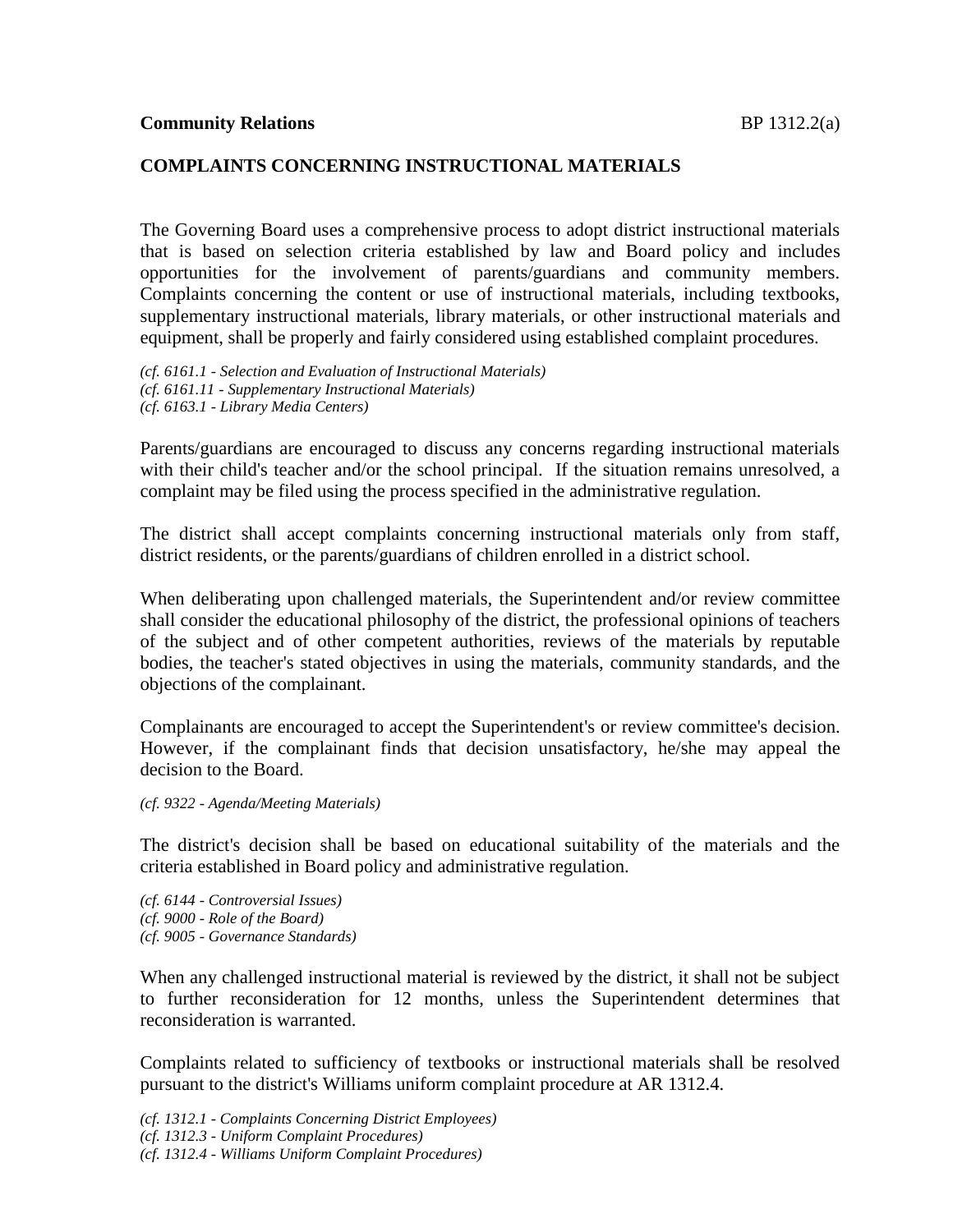#### **COMPLAINTS CONCERNING INSTRUCTIONAL MATERIALS** (continued)

*Legal Reference:*

*EDUCATION CODE 18111 Exclusion of books by governing board 35010 Control of district; prescription and enforcement of rules 35186 Williams Uniform Complaint Procedures 44805 Enforcement of course of studies; use of textbooks, rules and regulations 51501 Subject matter reflecting on race, color, etc. 60000-60005 Instructional materials, legislative intent 60040-60048 Instructional requirements and materials 60119 Public hearing on sufficiency of materials 60200-60206 Elementary school materials 60226 Requirements for publishers and manufacturers 60400-60411 High school textbooks 60510-60511 Donation of sale of obsolete instructional materials*

*Management Resources:*

*CALIFORNIA DEPARTMENT OF EDUCATION PROGRAM ADVISORIES 1002.90 Selection of Instructional Materials, CIL: 90/91-02 CALIFORNIA DEPARTMENT OF EDUCATION PUBLICATIONS Standards for Evaluation of Instructional Materials with Respect to Social Content, 1986 edition, revised 2001 WEB SITES CSBA: http://www.csba.org California Department of Education, Curriculum and Instruction: http://www.cde.ca.gov/ci*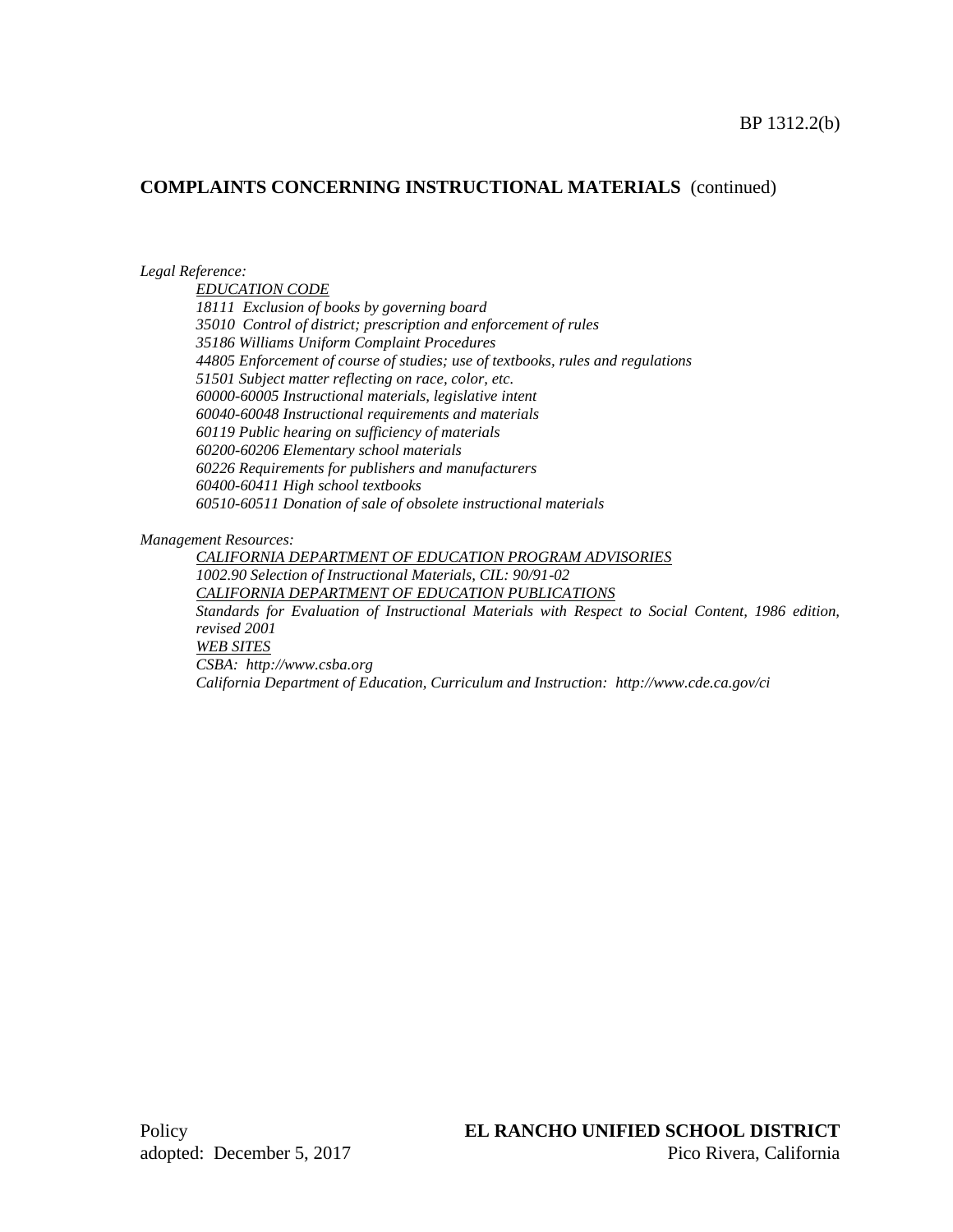# **COMPLAINTS CONCERNING INSTRUCTIONAL MATERIALS**

# **Step 1: Informal Complaint**

If a staff member, district resident, or parent/guardian of a student enrolled in a district school has a complaint regarding the content or use of any specific instructional material, he/she shall informally discuss the material in question with the principal.

### **Step 2: Formal Complaint**

If the complainant is not satisfied with the principal's initial response, he/she shall present a written complaint to the principal. Complaints regarding printed material shall name the author, title, and publisher and shall identify the objection by page and item numbers. In the case of nonprinted material, written information specifying the precise nature of the objection shall be given. Complainants shall sign all complaints and provide identifying information so that the district is able to make a proper reply. Anonymous complaints will not be accepted.

Upon receiving a complaint, the principal shall acknowledge its receipt and answer any questions regarding procedure. The principal then shall notify the Superintendent or designee and the teacher(s) involved of the complaint.

During the investigation of the complaint, the challenged material may remain in use until a final decision has been reached. However, upon request of the parent/guardian who has filed the complaint, his/her child may be excused from using challenged materials until a resolution has been reached. The teacher shall assign the student an alternate material of equal merit.

### **Step 3: Superintendent Determination**

The Superintendent or designee shall determine whether a review committee should be convened to review the complaint.

If the Superintendent or designee determines that a review committee is not necessary, he/she shall issue a decision regarding the complaint.

### **Step 4: Review Committee**

If the Superintendent or designee determines that a review committee is necessary, he/she shall appoint a committee composed of administrators and staff members selected from relevant instructional and administrative areas. The Superintendent or designee may also appoint community members to serve on the committee.

The review committee shall review the criteria specified in Board policy and shall determine the extent to which the challenged material supports the curriculum, the educational appropriateness of the material, and its suitability for the age level of the student.